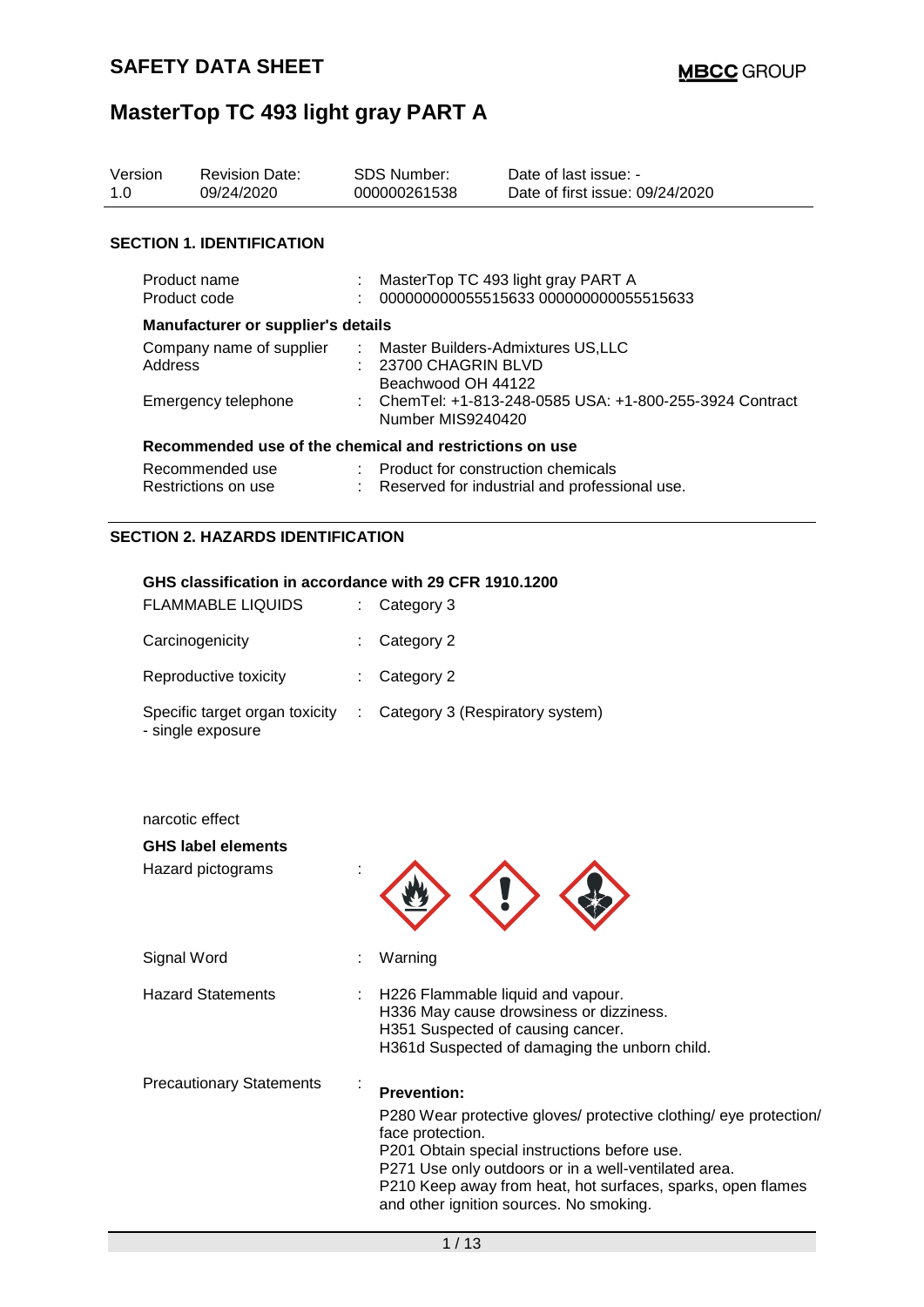| Version<br>1.0 | <b>Revision Date:</b><br>09/24/2020 | <b>SDS Number:</b><br>000000261538   | Date of last issue: -<br>Date of first issue: 09/24/2020                                                                                                                                                                                                                                                                                                                                                |
|----------------|-------------------------------------|--------------------------------------|---------------------------------------------------------------------------------------------------------------------------------------------------------------------------------------------------------------------------------------------------------------------------------------------------------------------------------------------------------------------------------------------------------|
|                |                                     | and understood.<br>equipment.        | P261 Avoid breathing dust/ fume/ gas/ mist/ vapours/ spray.<br>P202 Do not handle until all safety precautions have been read<br>P243 Take action to prevent static discharges.<br>P241 Use explosion-proof [electrical/ ventilating/ lighting/ .?]<br>P240 Ground and bond container and receiving equipment.<br>P242 Use only non-sparking tools.                                                     |
|                |                                     | <b>Response:</b>                     |                                                                                                                                                                                                                                                                                                                                                                                                         |
|                |                                     | CENTER/doctor.                       | P308 + P311 IF exposed or concerned: Call a POISON<br>P304 + P340 IF INHALED: Remove person to fresh air and<br>keep comfortable for breathing.<br>P303 + P361 + P353 IF ON SKIN (or hair): Take off immediately<br>all contaminated clothing. Rinse skin with water/ shower.<br>P370 + P378 In case of fire: Use water spray, alcohol-resistant<br>foam, dry chemical or carbon dioxide to extinguish. |
|                |                                     | Storage:<br>P405 Store locked up.    | P233 Keep container tightly closed.<br>P403 + P235 Store in a well-ventilated place. Keep cool.                                                                                                                                                                                                                                                                                                         |
|                |                                     | Disposal:<br>waste collection point. | P501 Dispose of contents/container to appropriate hazardous                                                                                                                                                                                                                                                                                                                                             |
|                | <b>Other hazards</b>                |                                      |                                                                                                                                                                                                                                                                                                                                                                                                         |
|                | No data available.                  |                                      |                                                                                                                                                                                                                                                                                                                                                                                                         |

Chemical nature : No data available.

| <b>Components</b> |
|-------------------|
|-------------------|

| Chemical name                                                              | ICAS-No.   | Concentration (% w/w) |
|----------------------------------------------------------------------------|------------|-----------------------|
| 1-methoxy-2-propylacetate                                                  | 108-65-6   | $>= 25 - 50$          |
| In-Butyl acetate                                                           | 123-86-4   | $>= 7 - < 15$         |
| Titanium dioxide                                                           | 13463-67-7 | $>= 7 - 10$           |
| 2-Propenoic acid, ethyl ester, poly-<br>mer with 2-ethylhexyl 2-propenoate | 26376-86-3 | $>= 0.3 - 1$          |

### **SECTION 4. FIRST AID MEASURES**

General advice : First aid personnel should pay attention to their own safety. If the patient is likely to become unconscious, place and transport in stable sideways position (recovery position). Immediately remove contaminated clothing. Move out of dangerous area. Show this material safety data sheet to the doctor in attendance. Do not leave the victim unattended.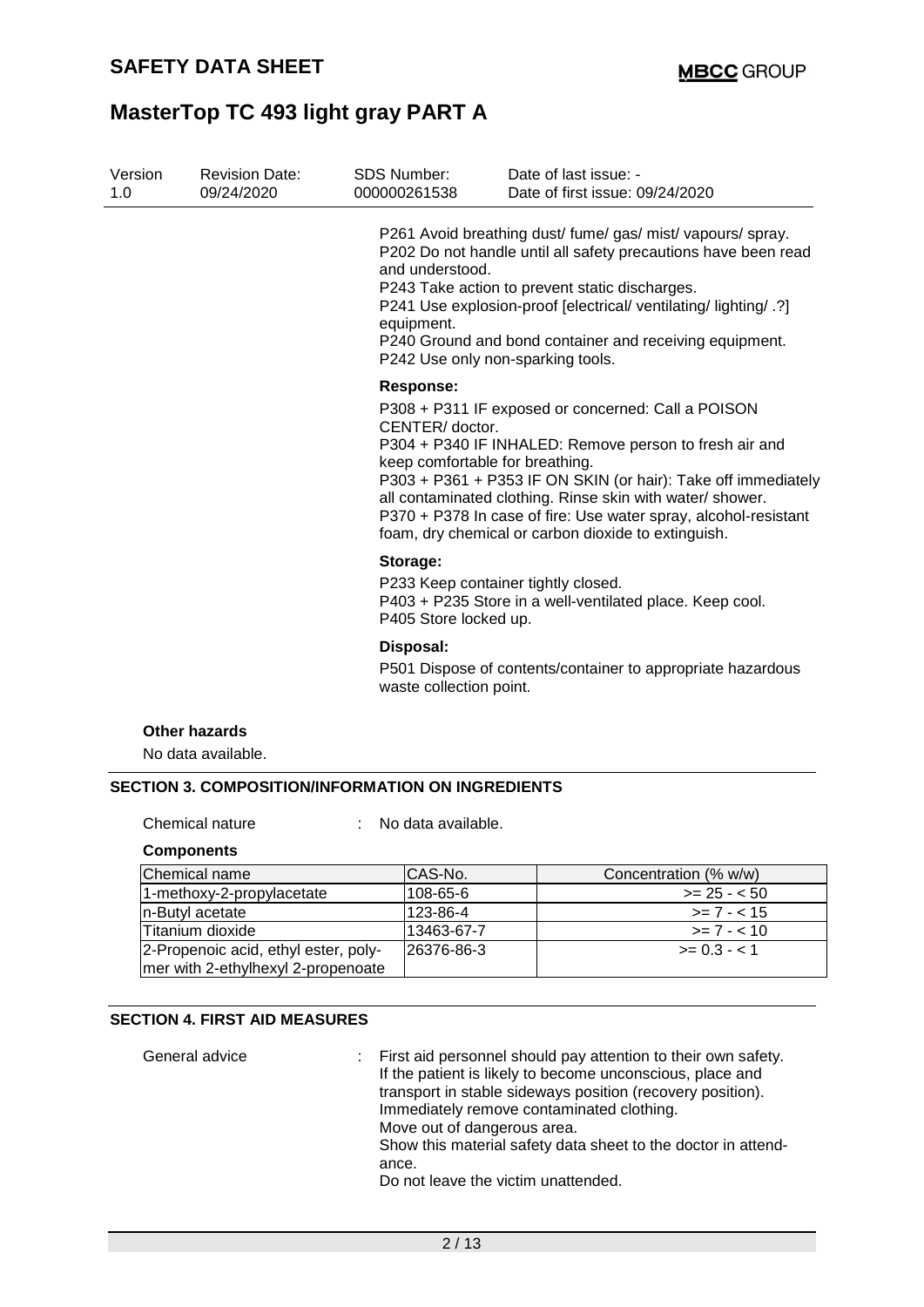| Version<br>1.0         |                         | <b>Revision Date:</b><br>09/24/2020                    |                                                                                                                                                                                                                                                                                                                 | <b>SDS Number:</b><br>000000261538                                                                                                                    | Date of last issue: -<br>Date of first issue: 09/24/2020                                                                                                                      |  |  |
|------------------------|-------------------------|--------------------------------------------------------|-----------------------------------------------------------------------------------------------------------------------------------------------------------------------------------------------------------------------------------------------------------------------------------------------------------------|-------------------------------------------------------------------------------------------------------------------------------------------------------|-------------------------------------------------------------------------------------------------------------------------------------------------------------------------------|--|--|
|                        | If inhaled              |                                                        |                                                                                                                                                                                                                                                                                                                 | tion.<br>advice.                                                                                                                                      | Keep patient calm, remove to fresh air, seek medical atten-<br>Consult a physician after significant exposure.<br>If unconscious, place in recovery position and seek medical |  |  |
|                        | In case of skin contact |                                                        |                                                                                                                                                                                                                                                                                                                 | Immediately wash thoroughly with soap and water, seek med-<br>ical attention.<br>If on skin, rinse well with water.<br>If on clothes, remove clothes. |                                                                                                                                                                               |  |  |
| In case of eye contact |                         |                                                        | Wash affected eyes for at least 15 minutes under running<br>water with eyelids held open.<br>Flush eyes with water as a precaution.<br>Remove contact lenses.<br>Protect unharmed eye.<br>Keep eye wide open while rinsing.<br>If eye irritation persists, consult a specialist.                                |                                                                                                                                                       |                                                                                                                                                                               |  |  |
| If swallowed           |                         |                                                        | Immediately rinse mouth and then drink 200-300 ml of water,<br>seek medical attention.<br>Keep respiratory tract clear.<br>Do not give milk or alcoholic beverages.<br>Never give anything by mouth to an unconscious person.<br>If symptoms persist, call a physician.<br>Take victim immediately to hospital. |                                                                                                                                                       |                                                                                                                                                                               |  |  |
|                        |                         | Most important symptoms<br>and effects, both acute and |                                                                                                                                                                                                                                                                                                                 | May cause drowsiness or dizziness.<br>Suspected of causing cancer.                                                                                    |                                                                                                                                                                               |  |  |
|                        | delayed                 |                                                        |                                                                                                                                                                                                                                                                                                                 |                                                                                                                                                       | Suspected of damaging the unborn child.                                                                                                                                       |  |  |
| Notes to physician     |                         |                                                        | Treat symptomatically.                                                                                                                                                                                                                                                                                          |                                                                                                                                                       |                                                                                                                                                                               |  |  |

# **SECTION 5. FIRE-FIGHTING MEASURES**

| Suitable extinguishing media : Water spray        |    | Foam<br>Dry powder<br>Carbon dioxide (CO2)                                                                                                                                                                                                                                                                                                                                                 |
|---------------------------------------------------|----|--------------------------------------------------------------------------------------------------------------------------------------------------------------------------------------------------------------------------------------------------------------------------------------------------------------------------------------------------------------------------------------------|
| Unsuitable extinguishing<br>media                 | ÷. | High volume water jet                                                                                                                                                                                                                                                                                                                                                                      |
| Specific hazards during fire<br>fighting          |    | Do not allow run-off from fire fighting to enter drains or water<br>courses.                                                                                                                                                                                                                                                                                                               |
| Further information                               |    | : Collect contaminated fire extinguishing water separately. This<br>must not be discharged into drains.<br>Fire residues and contaminated fire extinguishing water must<br>be disposed of in accordance with local regulations.<br>For safety reasons in case of fire, cans should be stored sepa-<br>rately in closed containments.<br>Use a water spray to cool fully closed containers. |
| Special protective equipment<br>for fire-fighters |    | Wear self-contained breathing apparatus for firefighting if nec-<br>essary.                                                                                                                                                                                                                                                                                                                |

## **SECTION 6. ACCIDENTAL RELEASE MEASURES**

| Personal precautions, protec- | Use personal protective equipment.                         |
|-------------------------------|------------------------------------------------------------|
| tive equipment and emer-      | Remove all sources of ignition.                            |
| gency procedures              | Evacuate personnel to safe areas.                          |
|                               | Beware of vapors accumulating to form explosive concentra- |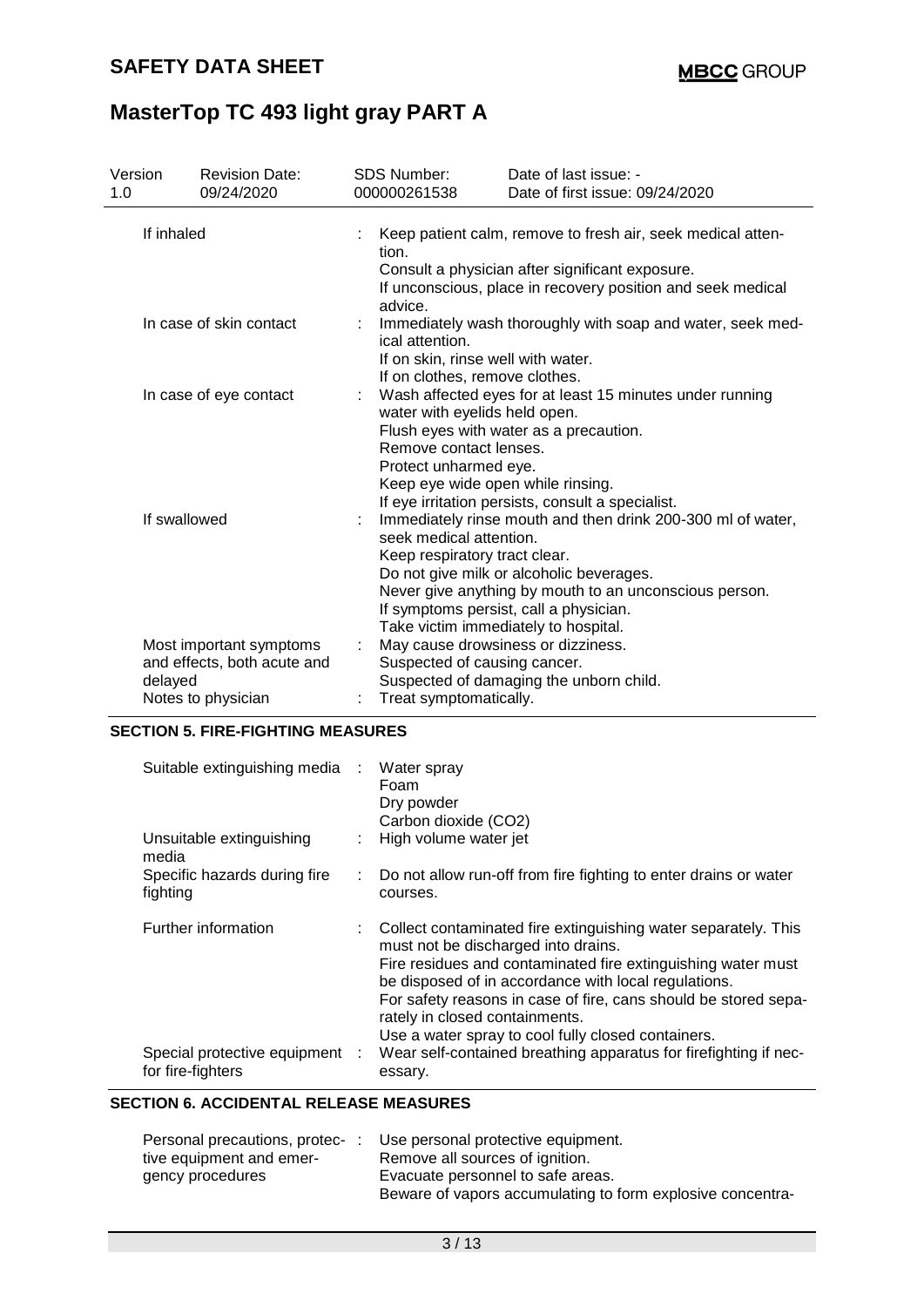| Version<br>1.0                                           | <b>Revision Date:</b><br>09/24/2020 | <b>SDS Number:</b><br>000000261538 |                                                                                                                                                                                                                                                | Date of last issue: -<br>Date of first issue: 09/24/2020 |  |
|----------------------------------------------------------|-------------------------------------|------------------------------------|------------------------------------------------------------------------------------------------------------------------------------------------------------------------------------------------------------------------------------------------|----------------------------------------------------------|--|
|                                                          |                                     |                                    |                                                                                                                                                                                                                                                | tions. Vapors can accumulate in low areas.               |  |
| Environmental precautions                                |                                     |                                    | : Prevent product from entering drains.<br>Prevent further leakage or spillage if safe to do so.<br>If the product contaminates rivers and lakes or drains inform<br>respective authorities.                                                   |                                                          |  |
| Methods and materials for<br>containment and cleaning up |                                     |                                    | : Contain spillage, and then collect with non-combustible ab-<br>sorbent material, (e.g. sand, earth, diatomaceous earth, ver-<br>miculite) and place in container for disposal according to local<br>/ national regulations (see section 13). |                                                          |  |

### **SECTION 7. HANDLING AND STORAGE**

| Advice on protection against<br>fire and explosion | ÷. | Product is not explosive.                                                                                                                                                                                                                                                                                                                                                                                                                                                                                                                                    |
|----------------------------------------------------|----|--------------------------------------------------------------------------------------------------------------------------------------------------------------------------------------------------------------------------------------------------------------------------------------------------------------------------------------------------------------------------------------------------------------------------------------------------------------------------------------------------------------------------------------------------------------|
|                                                    |    | Do not spray on a naked flame or any incandescent material.<br>Take necessary action to avoid static electricity discharge<br>(which might cause ignition of organic vapors).<br>Keep away from open flames, hot surfaces and sources of<br>ignition.                                                                                                                                                                                                                                                                                                        |
| Advice on safe handling                            |    | Avoid formation of aerosol.<br>Do not breathe vapors/dust.<br>Avoid exposure - obtain special instructions before use.<br>Avoid contact with skin and eyes.<br>For personal protection see section 8.<br>Smoking, eating and drinking should be prohibited in the ap-<br>plication area.<br>Take precautionary measures against static discharges.<br>Provide sufficient air exchange and/or exhaust in work rooms.<br>Open drum carefully as content may be under pressure.<br>Dispose of rinse water in accordance with local and national<br>regulations. |
| Conditions for safe storage                        | ÷  | no smoking<br>Keep container tightly closed in a dry and well-ventilated<br>place.<br>Containers which are opened must be carefully resealed and<br>kept upright to prevent leakage.<br>Observe label precautions.<br>Electrical installations / working materials must comply with                                                                                                                                                                                                                                                                          |
| Further information on stor-<br>age conditions     | ÷  | the technological safety standards.<br>Keep only in the original container in a cool, dry, well-<br>ventilated place away from ignition sources, heat or flame.<br>Protect from direct sunlight.                                                                                                                                                                                                                                                                                                                                                             |
| Materials to avoid                                 |    | Observe VCI storage rules.                                                                                                                                                                                                                                                                                                                                                                                                                                                                                                                                   |
| Further information on stor-<br>age stability      |    | No data available                                                                                                                                                                                                                                                                                                                                                                                                                                                                                                                                            |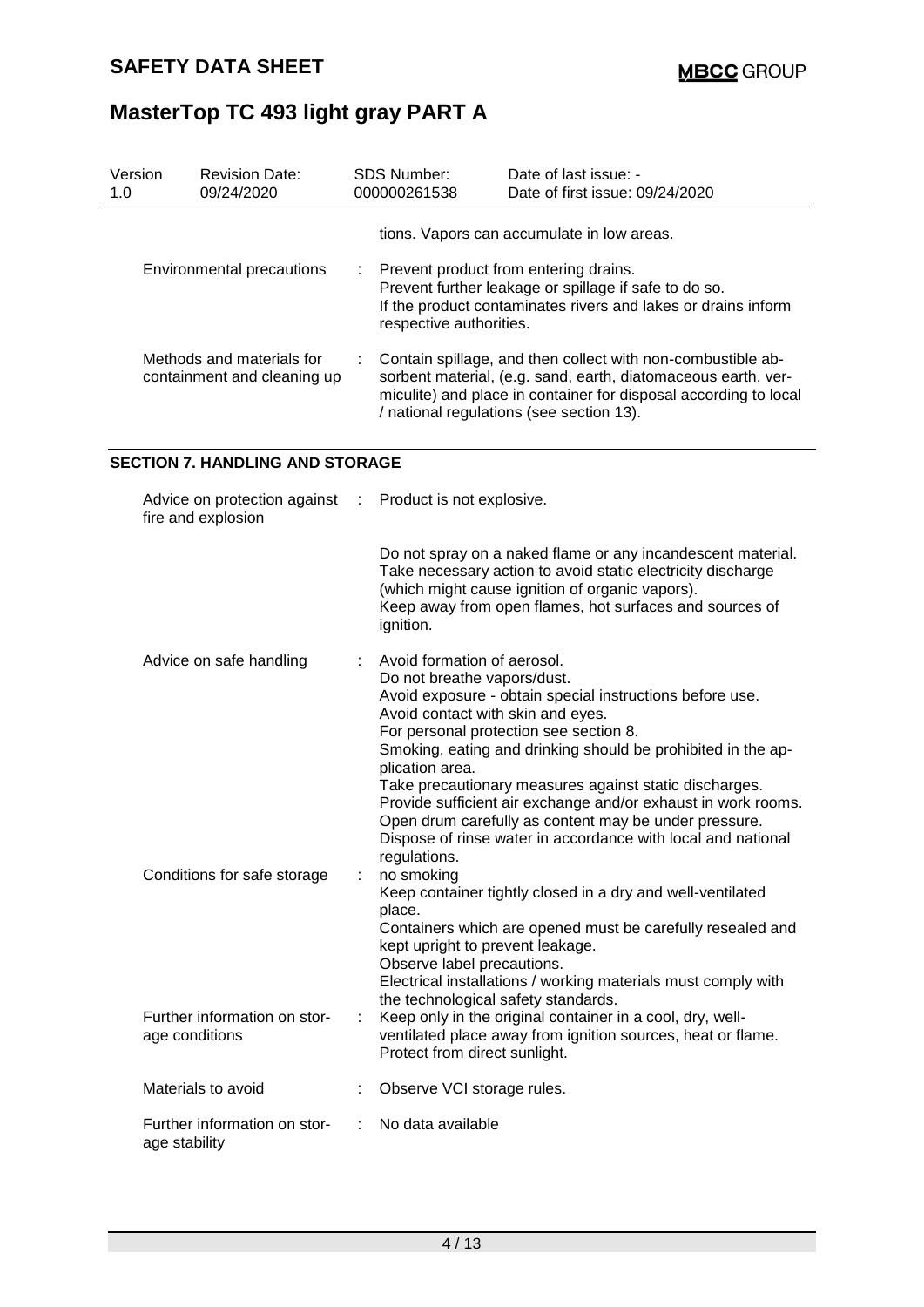| Version | <b>Revision Date:</b> | SDS Number:  | Date of last issue: -           |
|---------|-----------------------|--------------|---------------------------------|
| 1.0     | 09/24/2020            | 000000261538 | Date of first issue: 09/24/2020 |

#### **SECTION 8. EXPOSURE CONTROLS/PERSONAL PROTECTION**

### **Ingredients with workplace control parameters**

| Components       | CAS-No.    | Value type             | Control parame-    | <b>Basis</b>        |
|------------------|------------|------------------------|--------------------|---------------------|
|                  |            | (Form of               | ters / Permissible |                     |
|                  |            | exposure)              | concentration      |                     |
| n-Butyl acetate  | 123-86-4   | STEL value             | 150 ppm            | <b>ACGIHTLV</b>     |
|                  |            | <b>TWA value</b>       | 50 ppm             | <b>ACGIHTLV</b>     |
|                  |            | <b>REL</b> value       | 150 ppm            | <b>NIOSH</b>        |
|                  |            |                        | 710 mg/m3          |                     |
|                  |            | <b>STEL value</b>      | 200 ppm            | <b>NIOSH</b>        |
|                  |            |                        | 950 mg/m3          |                     |
|                  |            | PEL                    | 150 ppm            | 29 CFR              |
|                  |            |                        | 710 mg/m3          | 1910.1000           |
|                  |            |                        |                    | (Table Z-1)         |
|                  |            | <b>STEL value</b>      | 200 ppm            | 29 CFR              |
|                  |            |                        | 950 mg/m3          | 1910.1000           |
|                  |            |                        |                    | $(Table Z-1-A)$     |
|                  |            | <b>TWA value</b>       | 150 ppm            | 29 CFR              |
|                  |            |                        | 710 mg/m3          | 1910.1000           |
|                  |            |                        |                    | (Table Z-1-A)       |
|                  |            | <b>TWA</b>             | 150 ppm            | <b>NIOSH REL</b>    |
|                  |            |                        | 710 mg/m3          |                     |
|                  |            | $\overline{\text{ST}}$ | $200$ ppm          | <b>NIOSH REL</b>    |
|                  |            |                        | 950 mg/m3          |                     |
|                  |            | <b>TWA</b>             | 150 ppm            | OSHA Z-1            |
|                  |            |                        | 710 mg/m3          |                     |
|                  |            | <b>TWA</b>             | $150$ ppm          | OSHA P0             |
|                  |            |                        | 710 mg/m3          |                     |
|                  |            | <b>STEL</b>            | 200 ppm            | OSHA P0             |
|                  |            |                        | 950 mg/m3          |                     |
|                  |            | <b>TWA</b>             | 50 ppm             | <b>ACGIH</b>        |
|                  |            | <b>STEL</b>            | 150 ppm            | <b>ACGIH</b>        |
| Titanium dioxide | 13463-67-7 | <b>TWA value</b>       | 10 mg/m3           | <b>ACGIHTLV</b>     |
|                  |            | PEL (Total             | $15 \text{ mg/m}$  | 29 CFR              |
|                  |            | dust)                  |                    | 1910.1000           |
|                  |            |                        |                    | (Table Z-1)         |
|                  |            | <b>TWA value</b>       | 10 mg/m3           | 29 CFR              |
|                  |            | (Total dust)           |                    | 1910.1000           |
|                  |            |                        |                    | (Table Z-1-A)       |
|                  |            | TWA (total             | 15 mg/m3           | OSHA <sub>Z-1</sub> |
|                  |            | dust)                  |                    |                     |
|                  |            | <b>TWA</b> (Total      | 10 mg/m3           | OSHA P0             |
|                  |            | dust)                  |                    |                     |
|                  |            | <b>TWA</b>             | $10$ mg/m $3$      | <b>ACGIH</b>        |
|                  |            |                        | (Titanium dioxide) |                     |

## **Personal protective equipment**

Respiratory protection : Wear a NIOSH-certified (or equivalent) respirator as necessary.

Hand protection

Remarks : The suitability for a specific workplace should be discussed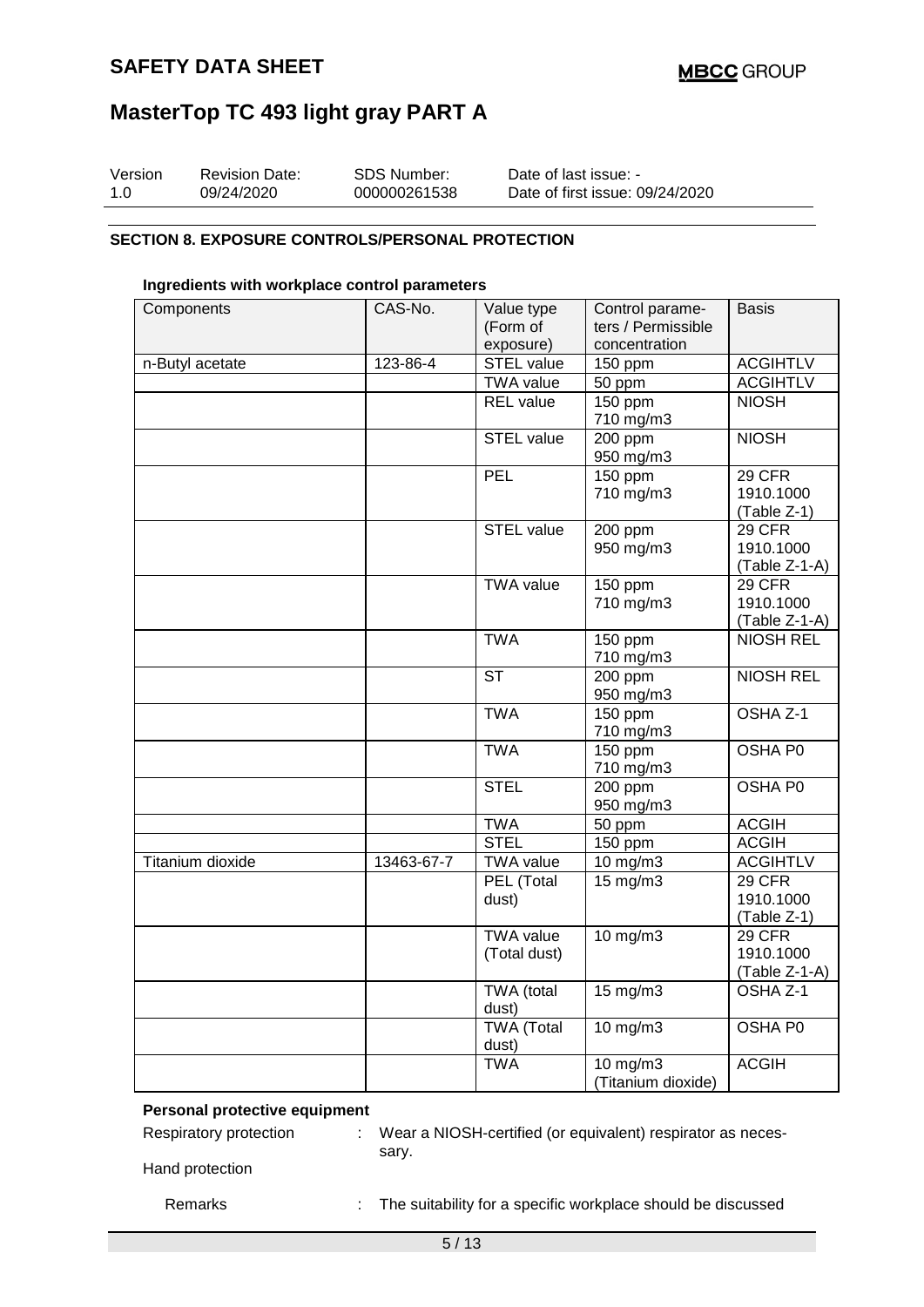| Version<br>1.0 | <b>Revision Date:</b><br>09/24/2020 | <b>SDS Number:</b><br>000000261538                                                                                                         | Date of last issue: -<br>Date of first issue: 09/24/2020                                                                                                                                                                                                             |  |  |  |
|----------------|-------------------------------------|--------------------------------------------------------------------------------------------------------------------------------------------|----------------------------------------------------------------------------------------------------------------------------------------------------------------------------------------------------------------------------------------------------------------------|--|--|--|
|                |                                     |                                                                                                                                            | with the producers of the protective gloves.                                                                                                                                                                                                                         |  |  |  |
|                | Eye protection                      | : Eye wash bottle with pure water<br>Tightly fitting safety goggles                                                                        |                                                                                                                                                                                                                                                                      |  |  |  |
|                | Skin and body protection            | Impervious clothing<br>Choose body protection according to the amount and con-<br>centration of the dangerous substance at the work place. |                                                                                                                                                                                                                                                                      |  |  |  |
|                | Protective measures                 | and safety practice.                                                                                                                       | Do not inhale gases/vapours/aerosols.<br>Avoid contact with the skin, eyes and clothing.<br>Avoid exposure - obtain special instructions before use.<br>Handle in accordance with good building materials hygiene<br>Wearing of closed work clothing is recommended. |  |  |  |
|                | Hygiene measures                    | When using do not smoke.                                                                                                                   | When using do not eat or drink.<br>Wash hands before breaks and at the end of workday.                                                                                                                                                                               |  |  |  |

## **SECTION 9. PHYSICAL AND CHEMICAL PROPERTIES**

| Appearance                                                               |    | liquid                                    |
|--------------------------------------------------------------------------|----|-------------------------------------------|
| Color                                                                    |    | various colours                           |
| Odor                                                                     |    | strong, ester-like                        |
| <b>Odor Threshold</b>                                                    |    | No data available                         |
| рH                                                                       | ÷  | neutral to slightly alkaline              |
| Melting point                                                            |    | No applicable information available.      |
| Boiling point                                                            |    | 280 °F / 138 °C                           |
| Flash point                                                              | ÷  | 100 °F / 38 °C                            |
|                                                                          |    | Method: Flash Point by Tag Closed Tester. |
| Flammability (solid, gas)                                                | ÷. | not determined                            |
| Upper explosion limit / Upper : No data available.<br>flammability limit |    |                                           |
| Lower explosion limit / Lower : No data available.<br>flammability limit |    |                                           |
| Vapor pressure                                                           |    | No data available                         |
| Relative vapor density                                                   |    | Heavier than air.                         |
| Density                                                                  |    | 9.33 lb/USg (68 °F / 20 °C)               |
| <b>Bulk density</b>                                                      | ÷  | not applicable                            |
| Solubility(ies)<br>Water solubility                                      |    | insoluble                                 |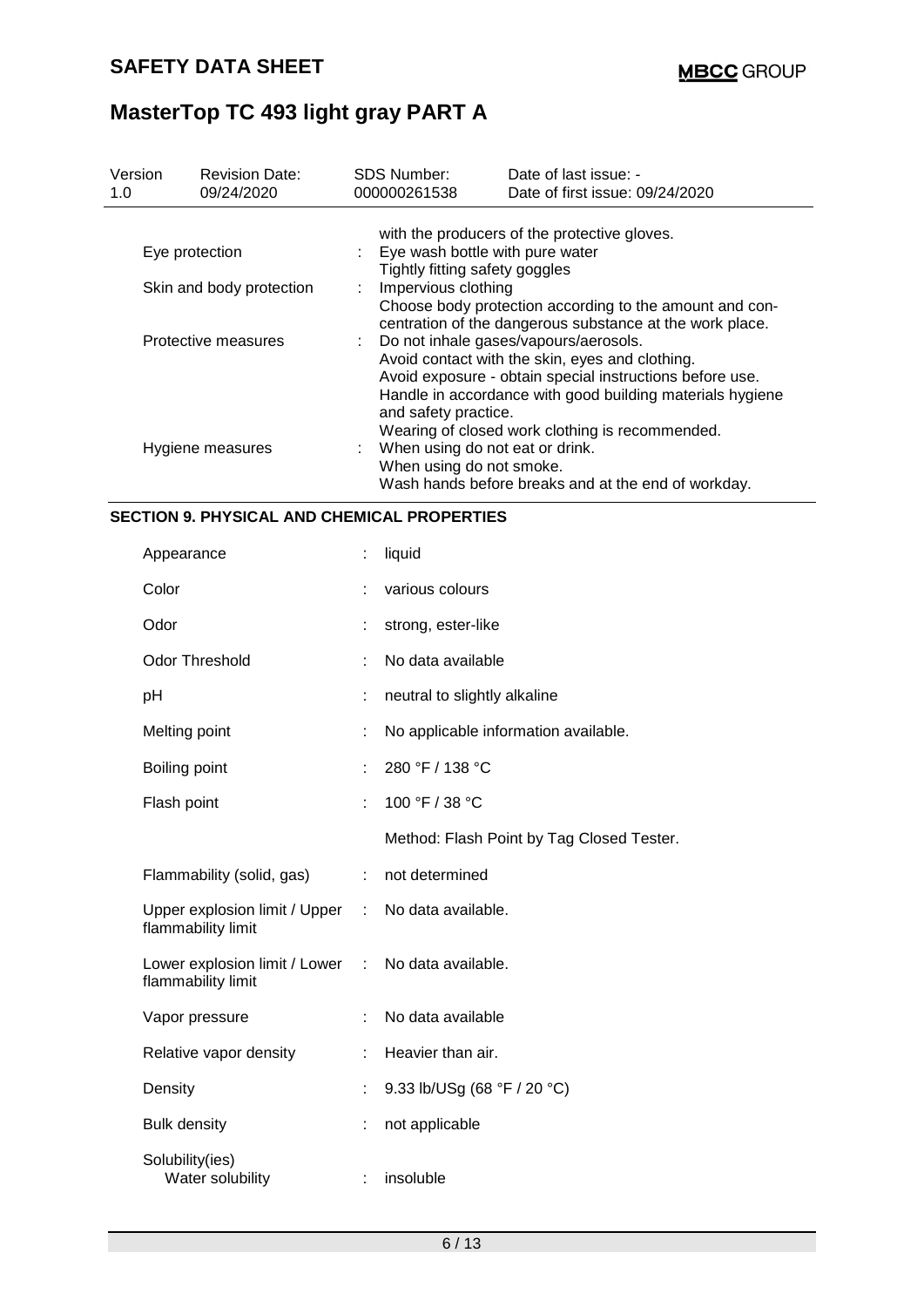| Version<br>1.0 | <b>Revision Date:</b><br>09/24/2020        |   | <b>SDS Number:</b><br>000000261538 | Date of last issue: -<br>Date of first issue: 09/24/2020         |
|----------------|--------------------------------------------|---|------------------------------------|------------------------------------------------------------------|
|                | Solubility in other solvents :             |   | insoluble                          |                                                                  |
|                | Partition coefficient: n-<br>octanol/water |   | No data available.                 |                                                                  |
|                | Autoignition temperature                   |   | No data available                  |                                                                  |
|                | Decomposition temperature                  |   | scribed/indicated.                 | No decomposition if stored and handled as pre-                   |
|                | Viscosity<br>Viscosity, dynamic            | ÷ | No data available.                 |                                                                  |
|                | <b>Explosive properties</b>                | ÷ | Not explosive<br>Not explosive     |                                                                  |
|                | Oxidizing properties                       |   | as oxidizing.                      | Based on its structural properties the product is not classified |
|                | Sublimation point                          |   |                                    | No applicable information available.                             |
|                | Molecular weight                           |   | No data available                  |                                                                  |

## **SECTION 10. STABILITY AND REACTIVITY**

| Reactivity<br>Chemical stability<br>Possibility of hazardous reac-<br>tions | $\sim$ | No decomposition if stored and applied as directed.<br>No decomposition if stored and applied as directed.<br>No decomposition if stored and applied as directed.<br>Vapors may form explosive mixture with air. |
|-----------------------------------------------------------------------------|--------|------------------------------------------------------------------------------------------------------------------------------------------------------------------------------------------------------------------|
| Conditions to avoid<br>Incompatible materials                               |        | Heat, flames and sparks.<br>Strong acids<br>Strong bases<br>Strong oxidizing agents<br>Strong reducing agents                                                                                                    |
| Hazardous decomposition<br>products                                         |        | No hazardous decomposition products if stored and handled<br>as prescribed/indicated.                                                                                                                            |

## **SECTION 11. TOXICOLOGICAL INFORMATION**

#### **Acute toxicity**

Not classified based on available information.

#### **Skin corrosion/irritation**

Not classified based on available information.

#### **Serious eye damage/eye irritation**

Not classified based on available information.

#### **Respiratory or skin sensitization**

#### **Skin sensitization**

Not classified based on available information.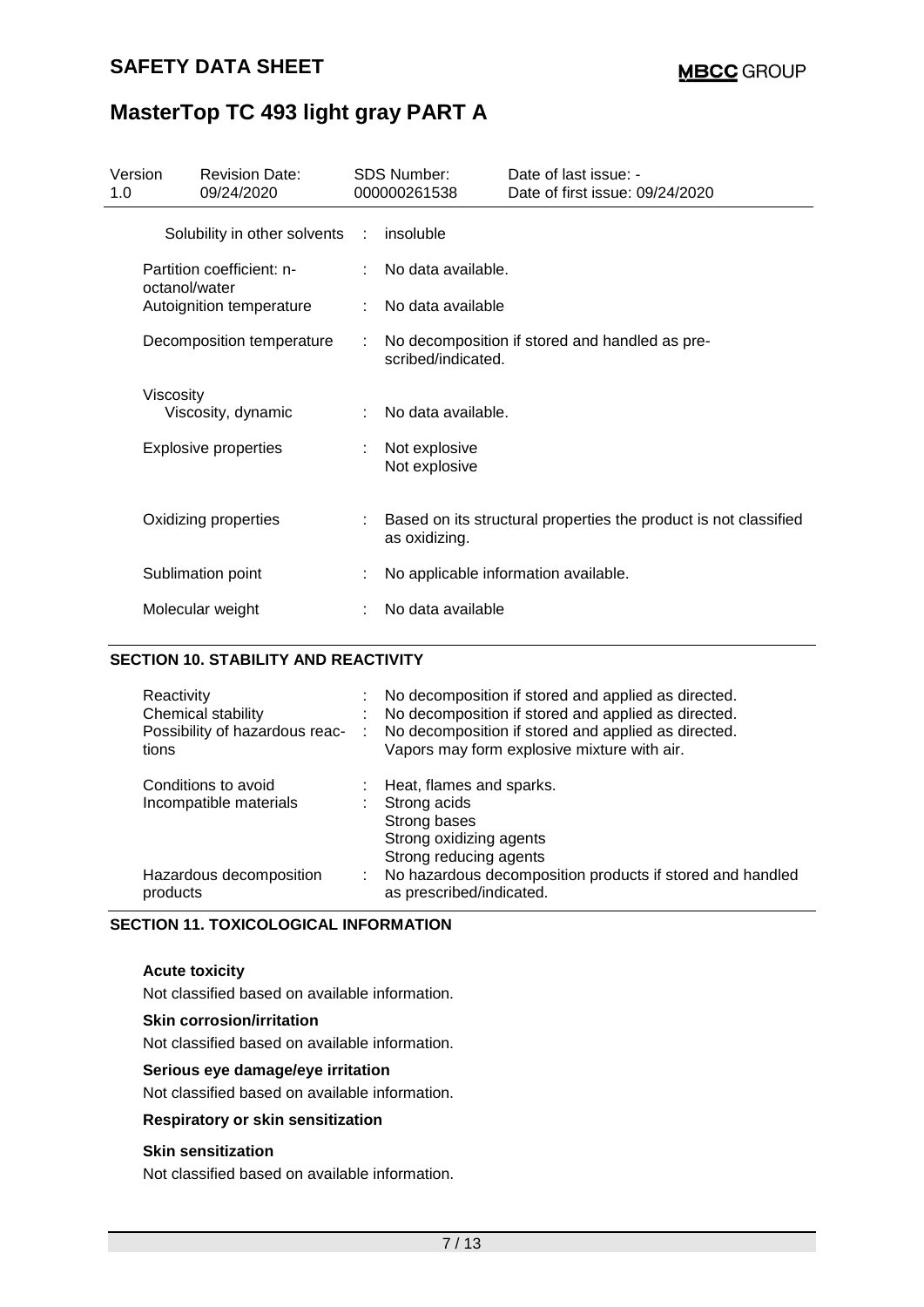| Version<br>1.0 |                    | <b>Revision Date:</b><br>09/24/2020                                                |   | <b>SDS Number:</b><br>000000261538                   | Date of last issue: -<br>Date of first issue: 09/24/2020                                                           |
|----------------|--------------------|------------------------------------------------------------------------------------|---|------------------------------------------------------|--------------------------------------------------------------------------------------------------------------------|
|                |                    | <b>Respiratory sensitization</b><br>Not classified based on available information. |   |                                                      |                                                                                                                    |
|                |                    | <b>Germ cell mutagenicity</b>                                                      |   |                                                      |                                                                                                                    |
|                |                    | Not classified based on available information.                                     |   |                                                      |                                                                                                                    |
|                |                    | Carcinogenicity<br>Suspected of causing cancer.                                    |   |                                                      |                                                                                                                    |
|                |                    | <b>Reproductive toxicity</b>                                                       |   |                                                      |                                                                                                                    |
|                |                    | Suspected of damaging the unborn child.                                            |   |                                                      |                                                                                                                    |
|                |                    | <b>STOT-single exposure</b>                                                        |   |                                                      |                                                                                                                    |
|                |                    | May cause drowsiness or dizziness.                                                 |   |                                                      |                                                                                                                    |
|                |                    | <b>STOT-repeated exposure</b>                                                      |   |                                                      |                                                                                                                    |
|                |                    | Not classified based on available information.                                     |   |                                                      |                                                                                                                    |
|                |                    | <b>Aspiration toxicity</b>                                                         |   |                                                      |                                                                                                                    |
|                |                    | Not classified based on available information.                                     |   |                                                      |                                                                                                                    |
|                |                    | <b>Further information</b>                                                         |   |                                                      |                                                                                                                    |
|                | <b>Product:</b>    |                                                                                    |   |                                                      |                                                                                                                    |
|                | Remarks            |                                                                                    |   | tiredness, nausea and vomiting.                      | Symptoms of overexposure may be headache, dizziness,<br>Concentrations substantially above the TLV value may cause |
|                |                    |                                                                                    |   | narcotic effects.<br>Solvents may degrease the skin. |                                                                                                                    |
|                |                    |                                                                                    |   |                                                      |                                                                                                                    |
|                |                    | <b>SECTION 12. ECOLOGICAL INFORMATION</b>                                          |   |                                                      |                                                                                                                    |
|                |                    |                                                                                    |   |                                                      |                                                                                                                    |
|                | <b>Ecotoxicity</b> |                                                                                    |   |                                                      |                                                                                                                    |
|                |                    | No data available                                                                  |   |                                                      |                                                                                                                    |
|                |                    | <b>Persistence and degradability</b><br>No data available                          |   |                                                      |                                                                                                                    |
|                |                    | <b>Bioaccumulative potential</b>                                                   |   |                                                      |                                                                                                                    |
|                |                    | Components:                                                                        |   |                                                      |                                                                                                                    |
|                |                    | 1-methoxy-2-propylacetate:                                                         |   |                                                      |                                                                                                                    |
|                |                    | Partition coefficient: n-<br>octanol/water                                         | ÷ | log Pow: 1.2 (68 °F / 20 °C)                         |                                                                                                                    |
|                |                    |                                                                                    |   | pH: 6.8<br>GLP: yes                                  | Method: Partition coefficient (n-octanol/water), HPLC method.                                                      |
|                |                    | n-Butyl acetate:                                                                   |   |                                                      |                                                                                                                    |
|                |                    | Partition coefficient: n-                                                          | ÷ | Pow: 200 (77 °F / 25 °C)                             |                                                                                                                    |
|                | octanol/water      |                                                                                    |   | log Pow: 2.3 (77 °F / 25 °C)                         |                                                                                                                    |
|                |                    |                                                                                    |   | pH: 7                                                |                                                                                                                    |
|                |                    |                                                                                    |   | GLP: yes                                             | Method: Partition coefficient (n-octanol/water), HPLC method.                                                      |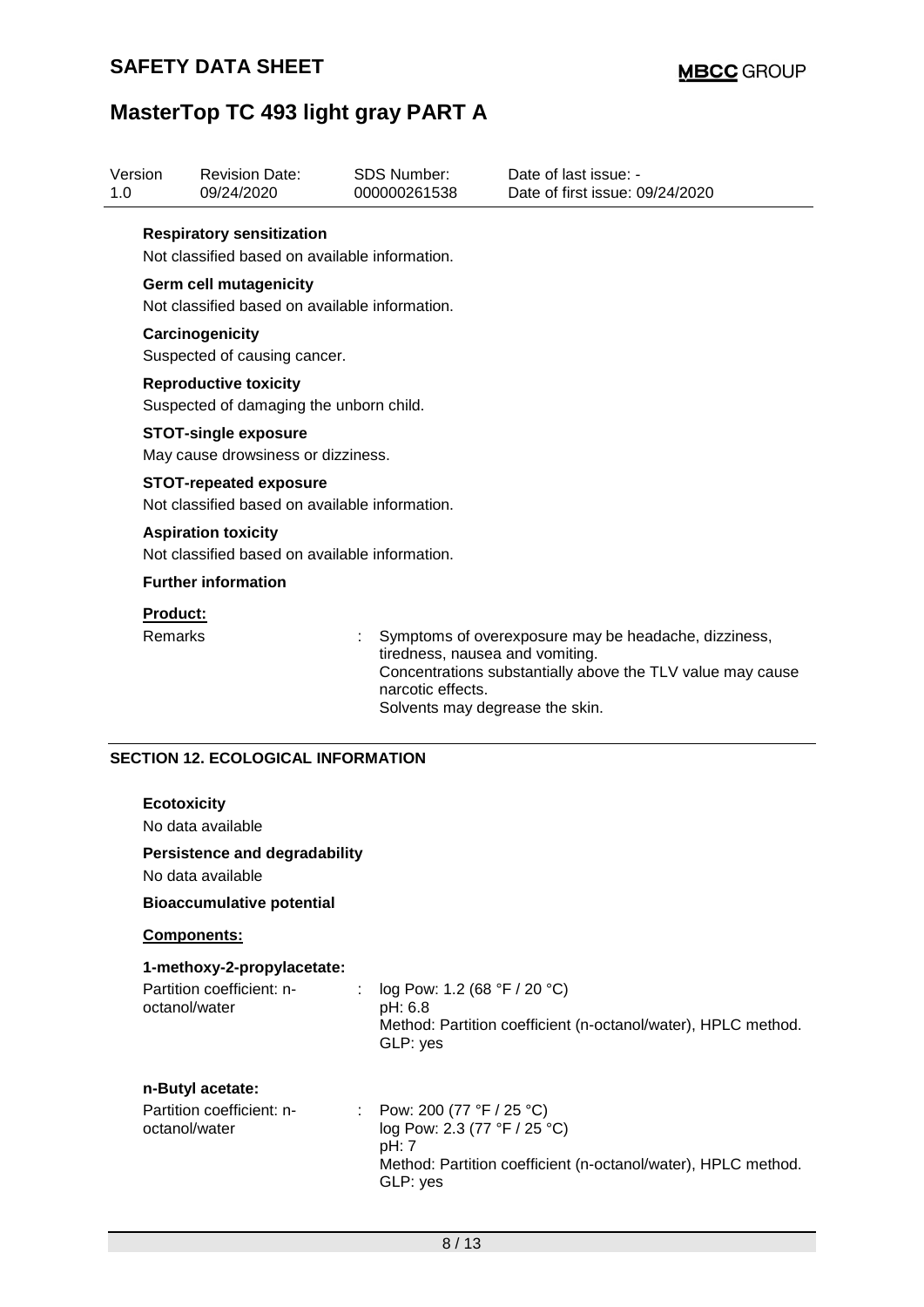| Version<br>1.0 | <b>Revision Date:</b><br>09/24/2020                             | <b>SDS Number:</b><br>000000261538                                        | Date of last issue: -<br>Date of first issue: 09/24/2020                                                                                                                                     |
|----------------|-----------------------------------------------------------------|---------------------------------------------------------------------------|----------------------------------------------------------------------------------------------------------------------------------------------------------------------------------------------|
|                | Titanium dioxide:<br>Partition coefficient: n-<br>octanol/water | Remarks: not applicable                                                   |                                                                                                                                                                                              |
|                | <b>Mobility in soil</b><br>No data available                    |                                                                           |                                                                                                                                                                                              |
|                | Other adverse effects                                           |                                                                           |                                                                                                                                                                                              |
|                | <b>Product:</b>                                                 |                                                                           |                                                                                                                                                                                              |
| mation         | Additional ecological infor-                                    | $\mathbb{Z}^{\mathbb{Z}}$<br>harmful to aquatic organisms.<br>components. | There is a high probability that the product is not acutely<br>The product has not been tested. The statements on ecotoxi-<br>cology have been derived from the properties of the individual |

### **SECTION 13. DISPOSAL CONSIDERATIONS**

| <b>Disposal methods</b> |                                                                                                                                       |
|-------------------------|---------------------------------------------------------------------------------------------------------------------------------------|
| Waste from residues     | : Do not contaminate ponds, waterways or ditches with chemi-<br>cal or used container.                                                |
|                         | Dispose of in accordance with national, state and local regula-<br>tions.<br>Do not discharge into drains/surface waters/groundwater. |
| Contaminated packaging  | : Contaminated packaging should be emptied as far as possible<br>and disposed of in the same manner as the sub-<br>stance/product.    |

## **SECTION 14. TRANSPORT INFORMATION**

### **International Regulations**

| <b>UNRTDG</b>                                 |                                                    |
|-----------------------------------------------|----------------------------------------------------|
| UN number                                     | UN 1993                                            |
| Proper shipping name                          | FLAMMABLE LIQUID, N.O.S.<br>(METHOXYPROPYLACETATE) |
| Class                                         | 3                                                  |
| Packing group                                 | Ш                                                  |
| Labels                                        | 3                                                  |
| <b>IATA-DGR</b>                               |                                                    |
| UN/ID No.                                     | UN 1993                                            |
| Proper shipping name                          | FLAMMABLE LIQUID, N.O.S.<br>(METHOXYPROPYLACETATE) |
| Class                                         | 3                                                  |
| Packing group                                 | Ш                                                  |
| Labels                                        | Flammable Liquids                                  |
| Packing instruction (cargo<br>aircraft)       | 366                                                |
| Packing instruction (passen-<br>ger aircraft) | 355                                                |
| <b>IMDG-Code</b>                              |                                                    |
| UN number                                     | <b>UN 1993</b>                                     |
| Proper shipping name                          | FLAMMABLE LIQUID, N.O.S.                           |
|                                               |                                                    |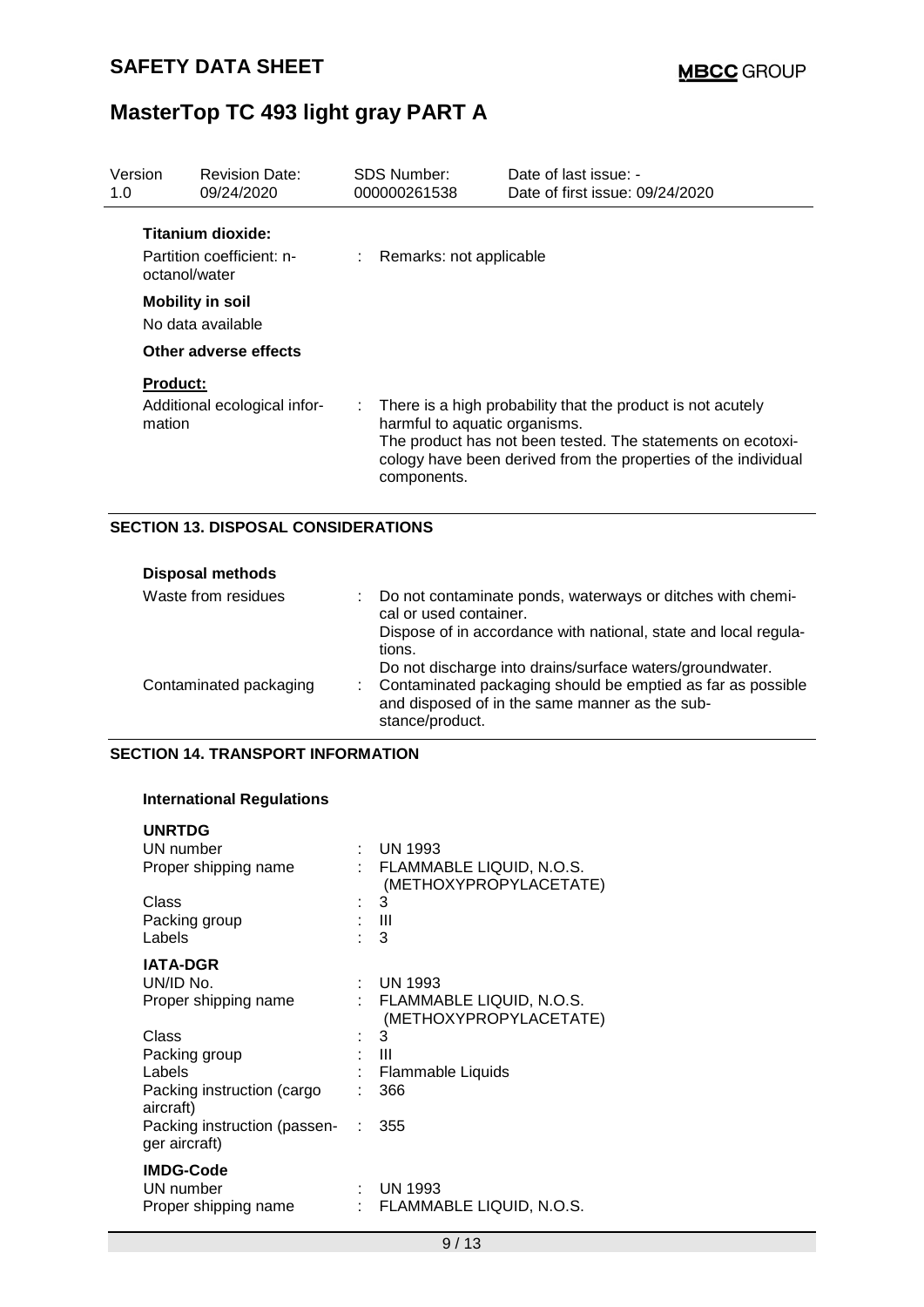| Version<br>1.0                                             | <b>Revision Date:</b><br>09/24/2020                                          |                | <b>SDS Number:</b><br>000000261538                                                                                                 | Date of last issue: -<br>Date of first issue: 09/24/2020                                                                                                                                                                                                                                                |
|------------------------------------------------------------|------------------------------------------------------------------------------|----------------|------------------------------------------------------------------------------------------------------------------------------------|---------------------------------------------------------------------------------------------------------------------------------------------------------------------------------------------------------------------------------------------------------------------------------------------------------|
| Class<br>Labels<br>EmS Code                                | Packing group<br>Marine pollutant                                            | $\mathbb{R}^3$ | (METHOXYPROPYLACETATE)<br>3<br>Ш<br>3<br>$F-E$ , S-E<br>no                                                                         |                                                                                                                                                                                                                                                                                                         |
|                                                            |                                                                              |                |                                                                                                                                    | Transport in bulk according to Annex II of MARPOL 73/78 and the IBC Code                                                                                                                                                                                                                                |
|                                                            | Not applicable for product as supplied.                                      |                |                                                                                                                                    |                                                                                                                                                                                                                                                                                                         |
|                                                            | <b>Domestic regulation</b>                                                   |                |                                                                                                                                    |                                                                                                                                                                                                                                                                                                         |
| <b>49 CFR</b><br><b>Class</b><br>Labels<br><b>ERG Code</b> | UN/ID/NA number<br>Proper shipping name<br>Packing group<br>Marine pollutant |                | $:$ UN 1993<br>: FLAMMABLE LIQUID, N.O.S.<br>(METHOXYPROPYLACETATE)<br>3<br>$\mathbf{III}$<br><b>FLAMMABLE LIQUID</b><br>128<br>no |                                                                                                                                                                                                                                                                                                         |
|                                                            | Special precautions for user                                                 |                |                                                                                                                                    |                                                                                                                                                                                                                                                                                                         |
|                                                            | iations in regional or country regulations.                                  |                |                                                                                                                                    | The transport classification(s) provided herein are for informational purposes only, and solely<br>based upon the properties of the unpackaged material as it is described within this Safety Data<br>Sheet. Transportation classifications may vary by mode of transportation, package sizes, and var- |
|                                                            | <b>SECTION 15. REGULATORY INFORMATION</b>                                    |                |                                                                                                                                    |                                                                                                                                                                                                                                                                                                         |
| <b>SARA 313</b>                                            |                                                                              |                |                                                                                                                                    | The following components are subject to reporting levels es-<br>tablished by SARA Title III, Section 313:                                                                                                                                                                                               |

ethylbenzene 100-41-4

#### **US State Regulations**

| Pennsylvania Right To Know      |                |
|---------------------------------|----------------|
| n-Butyl acetate                 | 123-86-4       |
| Titanium dioxide                | 13463-67-7     |
| <b>New Jersey Right To Know</b> |                |
| Titanium dioxide                | 13463-67-7     |
| ethylbenzene                    | $100 - 41 - 4$ |
| 2-butoxyethanol                 | 111-76-2       |
| n-Butyl acetate                 | 123-86-4       |
| <b>California Prop. 65</b>      |                |

WARNING: This product can expose you to chemicals including benzene, which is/are known to the State of California to cause cancer and birth defects or other reproductive harm. For more information go to www.P65Warnings.ca.gov.

**The ingredients of this product are reported in the following inventories:** TSCA : On the inventory, or in compliance with the inventory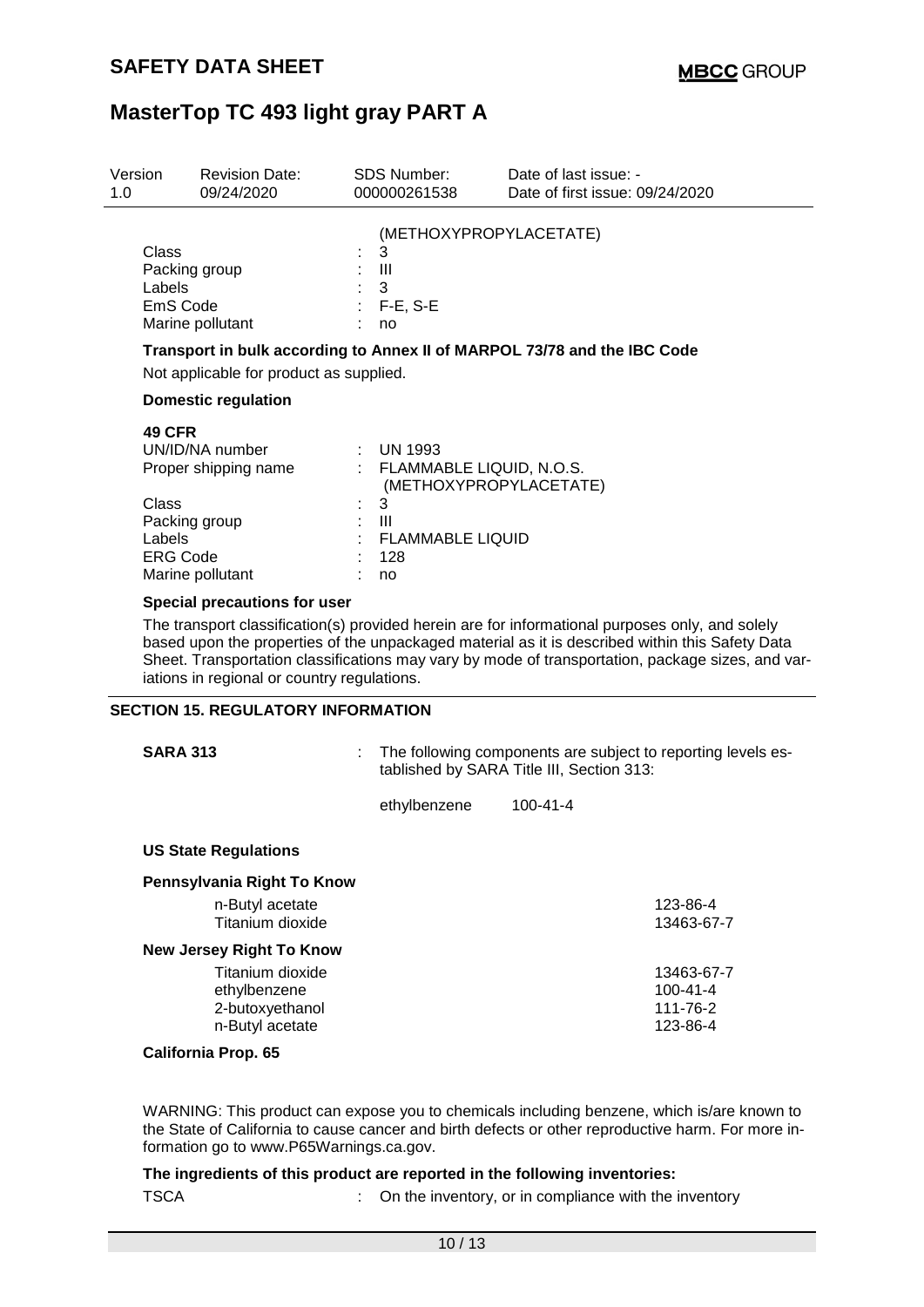|                    | MasterTop TC 493 light gray PART A              |                                       |                                                                                                                                                                                                                                                                 |
|--------------------|-------------------------------------------------|---------------------------------------|-----------------------------------------------------------------------------------------------------------------------------------------------------------------------------------------------------------------------------------------------------------------|
| Version<br>1.0     | <b>Revision Date:</b><br>09/24/2020             | <b>SDS Number:</b><br>000000261538    | Date of last issue: -<br>Date of first issue: 09/24/2020                                                                                                                                                                                                        |
|                    |                                                 |                                       |                                                                                                                                                                                                                                                                 |
|                    | <b>SECTION 16. OTHER INFORMATION</b>            |                                       |                                                                                                                                                                                                                                                                 |
|                    | <b>Further information</b>                      |                                       |                                                                                                                                                                                                                                                                 |
| <b>NFPA 704:</b>   |                                                 |                                       | HMIS <sup>®</sup> IV:                                                                                                                                                                                                                                           |
|                    | Flammability                                    |                                       | <b>HEALTH</b>                                                                                                                                                                                                                                                   |
|                    | $\overline{2}$                                  |                                       | <b>FLAMMABILITY</b>                                                                                                                                                                                                                                             |
| Health             | $\overline{2}$<br>$\overline{0}$                | Instability                           | <b>PHYSICAL HAZARD</b>                                                                                                                                                                                                                                          |
|                    | Special hazard                                  |                                       | HMIS® ratings are based on a 0-4 rating<br>scale, with 0 representing minimal haz-<br>ards or risks, and 4 representing signifi-<br>cant hazards or risks. The "*" represents<br>a chronic hazard, while the "/" represents<br>the absence of a chronic hazard. |
|                    | Full text of other abbreviations                |                                       |                                                                                                                                                                                                                                                                 |
|                    |                                                 |                                       | 29 CFR 1910.1000 (Table Z- : OSHA - Table Z-1-A (29 CFR 1910.1000)                                                                                                                                                                                              |
| $1-A$              | 29 CFR 1910.1000 (Table Z-                      |                                       | OSHA - Table Z-1 (Limits for Air Contaminants) 29 CFR                                                                                                                                                                                                           |
| 1)<br><b>ACGIH</b> |                                                 | 1910.1000                             | USA. ACGIH Threshold Limit Values (TLV)                                                                                                                                                                                                                         |
|                    | <b>ACGIHTLV</b>                                 |                                       | American Conference of Governmental Industrial Hygienists -<br>threshold limit values (US)                                                                                                                                                                      |
| <b>NIOSH</b>       |                                                 |                                       | NIOSH Pocket Guide to Chemical Hazards (US)                                                                                                                                                                                                                     |
| OSHA P0            | <b>NIOSH REL</b>                                |                                       | USA. NIOSH Recommended Exposure Limits<br>USA. OSHA - TABLE Z-1 Limits for Air Contaminants -                                                                                                                                                                   |
| OSHA Z-1           |                                                 | 1910.1000<br>its for Air Contaminants | USA. Occupational Exposure Limits (OSHA) - Table Z-1 Lim-                                                                                                                                                                                                       |
|                    | 29 CFR 1910.1000 (Table Z-<br>1-A) / STEL value |                                       | Short Term Exposure Limit (STEL):                                                                                                                                                                                                                               |
|                    | 29 CFR 1910.1000 (Table Z-<br>1-A) / TWA value  |                                       | Time Weighted Average (TWA):                                                                                                                                                                                                                                    |
| $1)$ / PEL         | 29 CFR 1910.1000 (Table Z-                      |                                       | Permissible exposure limit                                                                                                                                                                                                                                      |
|                    | ACGIH / TWA<br>ACGIH / STEL                     |                                       | 8-hour, time-weighted average<br>Short-term exposure limit                                                                                                                                                                                                      |

NIOSH REL / TWA : Time-weighted average concentration for up to a 10-hour

: Time Weighted Average (TWA):

ACGIH / STEL : Short-term exposure limit<br>ACGIHTLV / STEL value : Short Term Exposure Limi

ACGIHTLV / STEL value : Short Term Exposure Limit (STEL):<br>ACGIHTLV / TWA value : Time Weighted Average (TWA):

NIOSH / REL value : Recommended exposure limit (REL): NIOSH / STEL value : Short Term Exposure Limit (STEL):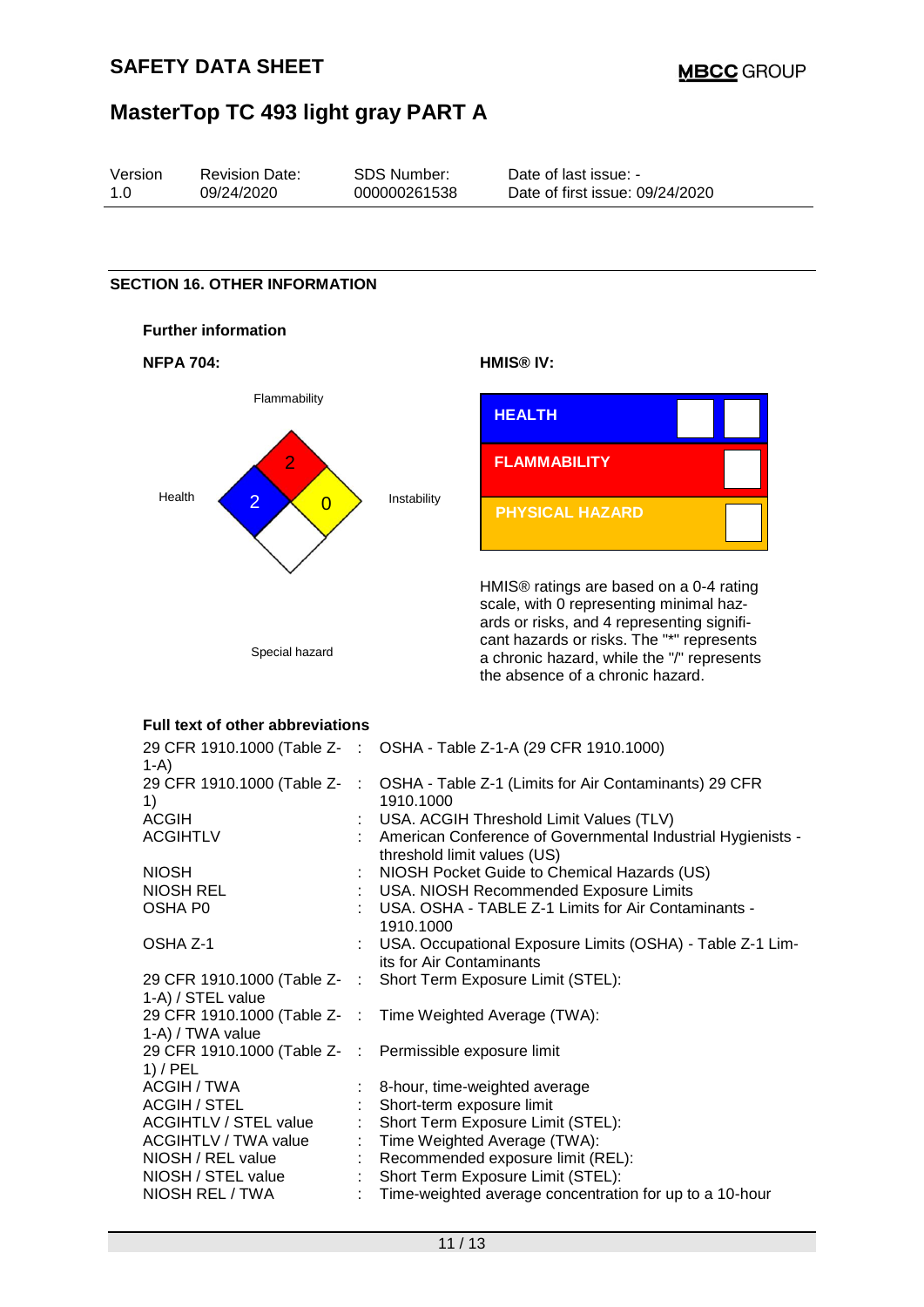| Version<br>1.0 | <b>Revision Date:</b><br>09/24/2020 | <b>SDS Number:</b><br>000000261538                                                                                               | Date of last issue: -<br>Date of first issue: 09/24/2020 |  |
|----------------|-------------------------------------|----------------------------------------------------------------------------------------------------------------------------------|----------------------------------------------------------|--|
|                |                                     |                                                                                                                                  |                                                          |  |
| NIOSH REL / ST |                                     | workday during a 40-hour workweek<br>: STEL - 15-minute TWA exposure that should not be exceeded<br>at any time during a workday |                                                          |  |
| OSHA P0 / TWA  |                                     | 8-hour time weighted average                                                                                                     |                                                          |  |
| OSHA PO / STEL |                                     | : Short-term exposure limit                                                                                                      |                                                          |  |
| OSHA Z-1 / TWA |                                     |                                                                                                                                  | 8-hour time weighted average                             |  |

AICS - Australian Inventory of Chemical Substances; ASTM - American Society for the Testing of Materials; bw - Body weight; CERCLA - Comprehensive Environmental Response, Compensation, and Liability Act; CMR - Carcinogen, Mutagen or Reproductive Toxicant; DIN - Standard of the German Institute for Standardisation; DOT - Department of Transportation; DSL - Domestic Substances List (Canada); ECx - Concentration associated with x% response; EHS - Extremely Hazardous Substance; ELx - Loading rate associated with x% response; EmS - Emergency Schedule; ENCS - Existing and New Chemical Substances (Japan); ErCx - Concentration associated with x% growth rate response; ERG - Emergency Response Guide; GHS - Globally Harmonized System; GLP - Good Laboratory Practice; HMIS - Hazardous Materials Identification System; IARC - International Agency for Research on Cancer; IATA - International Air Transport Association; IBC - International Code for the Construction and Equipment of Ships carrying Dangerous Chemicals in Bulk; IC50 - Half maximal inhibitory concentration; ICAO - International Civil Aviation Organization; IECSC - Inventory of Existing Chemical Substances in China; IMDG - International Maritime Dangerous Goods; IMO - International Maritime Organization; ISHL - Industrial Safety and Health Law (Japan); ISO - International Organisation for Standardization; KECI - Korea Existing Chemicals Inventory; LC50 - Lethal Concentration to 50 % of a test population; LD50 - Lethal Dose to 50% of a test population (Median Lethal Dose); MARPOL - International Convention for the Prevention of Pollution from Ships; MSHA - Mine Safety and Health Administration; n.o.s. - Not Otherwise Specified; NFPA - National Fire Protection Association; NO(A)EC - No Observed (Adverse) Effect Concentration; NO(A)EL - No Observed (Adverse) Effect Level; NOELR - No Observable Effect Loading Rate; NTP - National Toxicology Program; NZIoC - New Zealand Inventory of Chemicals; OECD - Organization for Economic Co-operation and Development; OPPTS - Office of Chemical Safety and Pollution Prevention; PBT - Persistent, Bioaccumulative and Toxic substance; PICCS - Philippines Inventory of Chemicals and Chemical Substances; (Q)SAR - (Quantitative) Structure Activity Relationship; RCRA - Resource Conservation and Recovery Act; REACH - Regulation (EC) No 1907/2006 of the European Parliament and of the Council concerning the Registration, Evaluation, Authorisation and Restriction of Chemicals; RQ - Reportable Quantity; SADT - Self-Accelerating Decomposition Temperature; SARA - Superfund Amendments and Reauthorization Act; SDS - Safety Data Sheet; TCSI - Taiwan Chemical Substance Inventory; TSCA - Toxic Substances Control Act (United States); UN - United Nations; UNRTDG - United Nations Recommendations on the Transport of Dangerous Goods; vPvB - Very Persistent and Very Bioaccumulative

Revision Date : 09/24/2020

We support worldwide Responsible Care® initiatives. We value the health and safety of our employees, customers, suppliers and neighbors, and the protection of the environment. Our commitment to Responsible Care is integral to conducting our business and operating our facilities in a safe and environmentally responsible fashion, supporting our customers and suppliers in ensuring the safe and environmentally sound handling of our products, and minimizing the impact of our operations on society and the environment during production, storage, transport, use and disposal of our products.

IMPORTANT: WHILE THE DESCRIPTIONS, DESIGNS, DATA AND INFORMATION CONTAINED HEREIN ARE PRESENTED IN GOOD FAITH AND BELIEVED TO BE ACCURATE